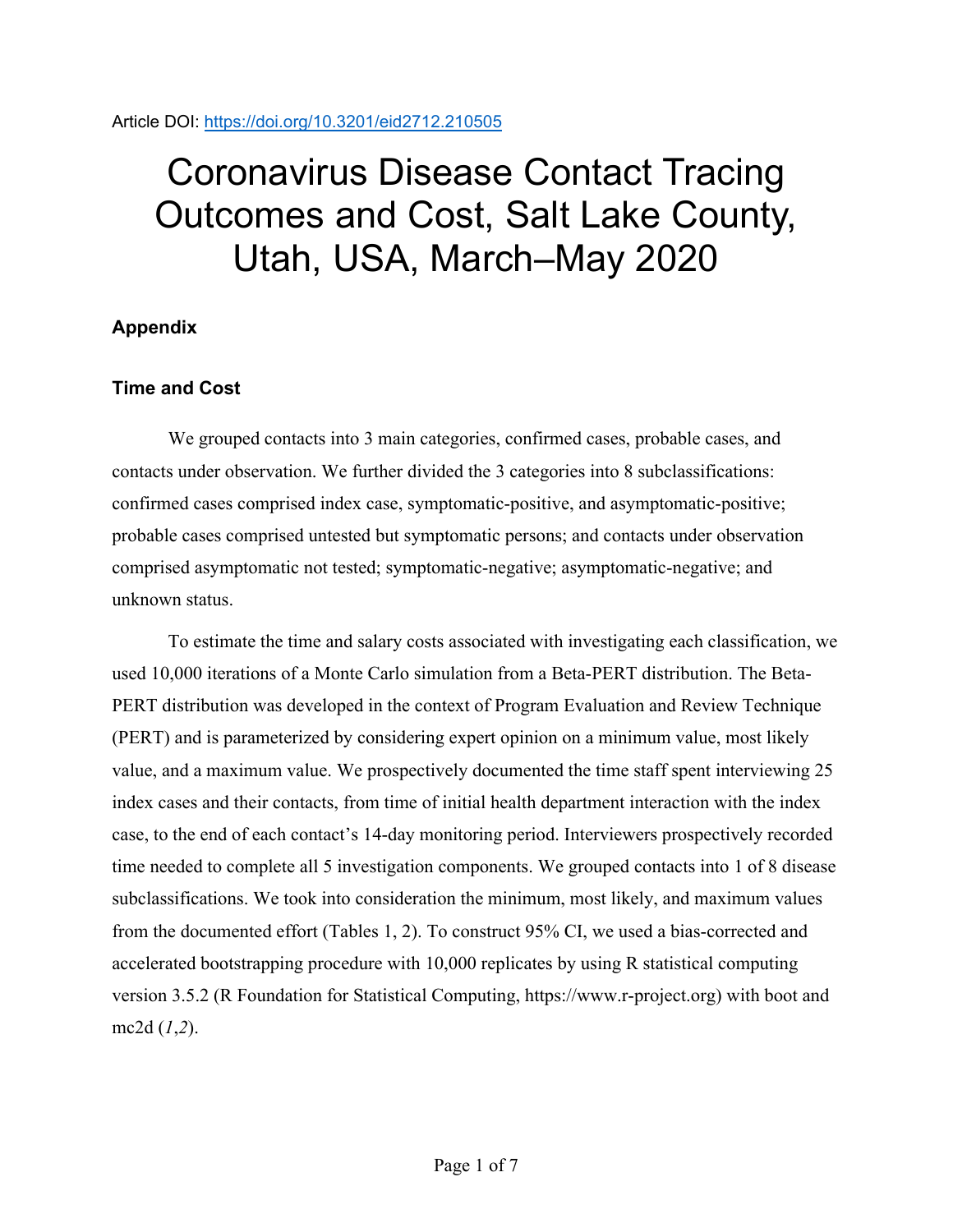#### **References**

- 1. Canty AJ. Resampling methods in R: the boot package. The Newsletter of the R Project*.* 2002;2:3. https://www.researchgate.net/publication/284126128\_Resampling\_methods\_in\_R\_The\_boot\_pac kage
- 2. Pouillot R, Delignette-Muller M-L, Denis J-B, Pouillot MR. Package 'mc2d'. *hist.* 2017;1100:17.

| County, Utah, March–May 2020*                                                                                                          |                                                                                                                                                                                                                                                                                                |                                                                                                                                                                                                                                         |
|----------------------------------------------------------------------------------------------------------------------------------------|------------------------------------------------------------------------------------------------------------------------------------------------------------------------------------------------------------------------------------------------------------------------------------------------|-----------------------------------------------------------------------------------------------------------------------------------------------------------------------------------------------------------------------------------------|
| Category status of contact                                                                                                             | Isolation/quarantine guidance                                                                                                                                                                                                                                                                  | Contact tracing                                                                                                                                                                                                                         |
| Not tested, asymptomatic<br>Negative, asymptomatic                                                                                     | Contact is asked to complete 14 d of home<br>quarantine from the date of last exposure to the<br>case.<br>Contact is counseled to monitor for COVID-19<br>symptoms and to self-isolate if symptoms appear<br>during the 14-d quarantine period.<br>Testing is highly recommended when symptoms | Contact is followed passively for 14 d.<br>Contacts are asked to notify investigator<br>if COVID-19 symptoms appear. No<br>contact tracing of this contact's contacts<br>is conducted, unless the contact<br>develops COVID-19 symptoms |
|                                                                                                                                        | appear.                                                                                                                                                                                                                                                                                        |                                                                                                                                                                                                                                         |
| Not tested symptomatic, probable<br>case<br>Negative, symptomatic                                                                      | Complete 14 d of home isolation from date of last<br>exposure to case.                                                                                                                                                                                                                         | Contact tracing is required on this<br>contact's contacts.<br>Contact is counseled to notify their close<br>contact(s) of possible exposure and to<br>monitor for COVID-19 signs and<br>symptoms                                        |
| Positive, symptomatic, confirmed<br>case<br>Positive, asymptomatic, confirmed<br>case<br>Positive, unknown symptoms,<br>confirmed case | Strict isolation for 7 d with symptom improvement<br>and fever-free for three days.                                                                                                                                                                                                            | Contact tracing is required on this<br>contact's contacts.                                                                                                                                                                              |
| Negative, unknown symptoms                                                                                                             | Complete 14 d of home isolation from date of last<br>exposure to case.<br>$*D$ and the fine of the controller COMP 40 concretence are forced could be checked as forest. COMP 40 concerning disc                                                                                               | Contact is counseled to notify their close<br>contact(s) of possible exposure and to<br>monitor for COVID-19 signs and<br>symptoms.                                                                                                     |

**Appendix Table 1.** Contact tracing approach and isolation/quarantine guidance for 8 COVID-19 disease classifications, Salt Lake

\*During the time of the evaluation, COVID-19 symptoms were fever, cough, or shortness of breath. COVID-19, coronavirus disease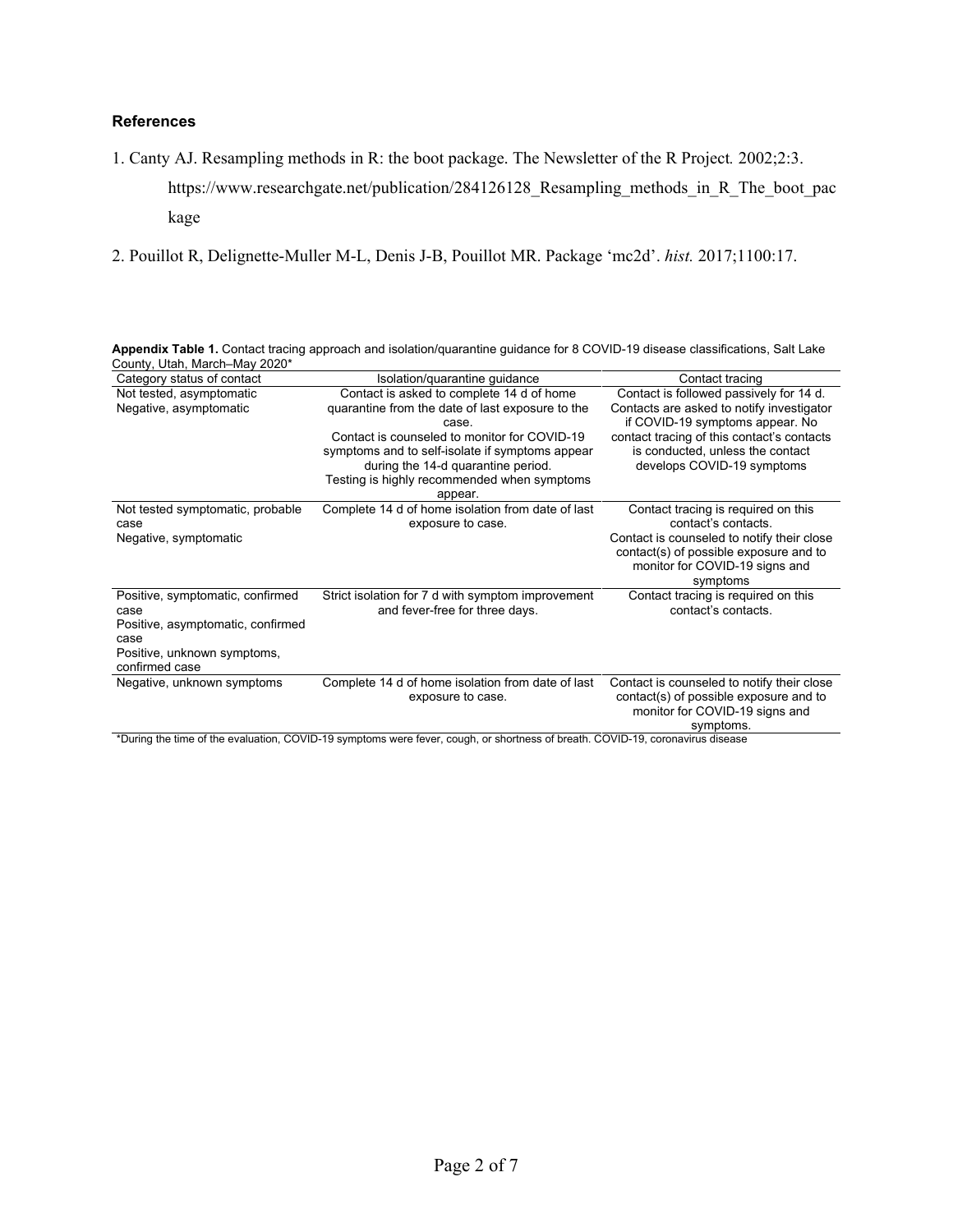|                   |                                                                                |               | No. contacts/index case     | No. contacts traced to                    |
|-------------------|--------------------------------------------------------------------------------|---------------|-----------------------------|-------------------------------------------|
| Generation        | Final status†                                                                  | No. (%)       | investigated, $n = 184 \pm$ | identify 1 case (mean)§                   |
| First, $n = 922$  | Symptomatic, positive confirmed case                                           | 207 (22)      | 1.13                        | 4.45 (3.22)                               |
|                   | Asymptomatic, positive confirmed case                                          | 15(2)         | 0.08                        | 61.47 (3.22)                              |
|                   | Symptomatic, not tested probable case                                          | 63(7)         | 0.34                        | 14.63 (3.22)                              |
|                   | Symptomatic, negative                                                          | 108 (12)      | 0.59                        | 8.54 (NA)                                 |
|                   | Asymptomatic, negative                                                         | 122 (13)      | 0.66                        | 7.56 (NA)                                 |
|                   | Asymptomatic, not tested                                                       | 356 (39)      | 1.93                        | $2.59$ (NA)                               |
|                   | Unknown symptoms, positive                                                     | 1(0)          | 0.01                        | 922.00 (NA)                               |
|                   | Unknown symptoms, negative                                                     | 2(0)          | 0.01                        | 461.00 (NA)                               |
|                   | Unreachable/out of jurisdiction                                                | 48 (5)        | 0.26                        | 19.21 (NA)                                |
| Second, $n = 387$ | Symptomatic, positive confirmed case                                           | 42 (11)       | 0.23                        | $\overline{21.95(6.45)}$                  |
|                   | Asymptomatic, positive confirmed case                                          | 1(51)         | 0.01                        | 922.00 (6.45)                             |
|                   | Symptomatic, not tested probable case                                          | 17(4)         | 0.09                        | 54.24 (6.45)                              |
|                   | Symptomatic, negative                                                          | 39 (10)       | 0.21                        | 23.64 (NA)                                |
|                   | Asymptomatic, negative                                                         | 48 (12)       | 0.26                        | 18.82 (NA)                                |
|                   | Asymptomatic, not tested                                                       | 212 (55)      | 1.15                        | 4.35 (NA)                                 |
|                   | Unknown symptoms, positive                                                     | 0(0)          | 0.00                        | NA                                        |
|                   | Unknown symptoms, negative                                                     | 5(1)          | 0.03                        | 184.40 (NA)                               |
|                   | Unreachable/out of jurisdiction                                                | 23(6)         | 0.13                        | 40.09 (NA)                                |
| Third, $n = 99$   | Symptomatic, positive confirmed case                                           | 9(9)          | 0.05                        | 102.44 (5.82)                             |
|                   | Asymptomatic, positive confirmed case                                          | 1(1)          | 0.01                        | 922.00 (5.82)                             |
|                   | Symptomatic, not tested probable case                                          | 7(7)          | 0.04                        | 131.71 (5.82)                             |
|                   | Symptomatic, negative                                                          | 9(9)          | 0.05                        | 102.44 (NA)                               |
|                   | Asymptomatic, negative                                                         | 15 (15)       | 0.08                        | 61.47 (NA)                                |
|                   | Asymptomatic, not tested                                                       | 46 (46)       | 0.25                        | 20.04 (NA)                                |
|                   | Unknown symptoms, positive                                                     | 0(0)          | 0.00                        | NA                                        |
|                   | Unknown symptoms, negative                                                     | 3(3)          | 0.02                        | 307.33 (NA)                               |
|                   | Unreachable/out of jurisdiction                                                | 9(9)          | 0.05                        | 102.44 (NA)                               |
| Fourth, $n = 39$  | Symptomatic, positive confirmed case                                           | 6(15)         | 0.03                        | 153.67 (6.50)                             |
|                   | Asymptomatic, positive confirmed case                                          | 0(0)          | 0.00                        | <b>NA</b>                                 |
|                   | Symptomatic, not tested probable case                                          | 0(0)          | 0.00                        | NA                                        |
|                   | Symptomatic, negative                                                          | 1(3)          | 0.01                        | 922.00 (NA)                               |
|                   | Asymptomatic, negative                                                         | 7(18)         | 0.04                        | 131.71 (NA)                               |
|                   | Asymptomatic, not tested                                                       | 19 (49)       | 0.10                        | 48.53 (NA)                                |
|                   | Unknown symptoms, positive                                                     | 0(0)          | 0.00<br>0.01                | NA                                        |
|                   | Unknown symptoms, negative                                                     | 1(3)<br>5(13) | 0.03                        | 922.00 (NA)                               |
| Fifth, $n = 49$   | Unreachable/out of jurisdiction                                                |               | 0.02                        | 184.40 (NA)<br>$\overline{307.33}$ (9.80) |
|                   | Symptomatic, positive confirmed case                                           | 3(6)          | 0.00                        | NA.                                       |
|                   | Asymptomatic, positive confirmed case<br>Symptomatic, not tested probable case | 0(0)<br>2(4)  | 0.01                        | 461.00 (9.80)                             |
|                   | Symptomatic, negative                                                          | 0(0)          | 0.00                        | NA                                        |
|                   | Asymptomatic, negative                                                         | 0(0)          | 0.00                        | <b>NA</b>                                 |
|                   | Asymptomatic, not tested                                                       | 34 (69)       | 0.18                        | 27.12 (NA)                                |
|                   | Unknown symptoms, positive                                                     | 0(0)          | 0.00                        | NA                                        |
|                   | Unknown symptoms, negative                                                     | 0(0)          | 0.00                        | <b>NA</b>                                 |
|                   | Unreachable/out of jurisdiction                                                | 10 (20)       | 0.05                        | 92.20 (NA)                                |
| Sixth, $n = 3$    | Symptomatic, positive confirmed case                                           | 0(0)          | 0.00                        | <b>NA</b>                                 |
|                   | Asymptomatic, positive confirmed case                                          | 0(0)          | 0.00                        | <b>NA</b>                                 |
|                   | Symptomatic, not tested probable case                                          | 0(0)          | 0.00                        | <b>NA</b>                                 |
|                   | Symptomatic, negative                                                          | 1(33)         | 0.01                        | 922.00 (NA)                               |
|                   | Asymptomatic, negative                                                         | 1 (33)        | 0.01                        | 922.00 (NA)                               |
|                   | Asymptomatic, not tested                                                       | 0(0)          | 0.00                        | NA                                        |
|                   | Unknown symptoms, positive                                                     | 0(0)          | 0.00                        | NA                                        |
|                   | Unknown symptoms, negative                                                     | 0(0)          | 0.00                        | NA                                        |
|                   | Unreachable/out of jurisdiction                                                | 1(33)         | 0.01                        | 922.00 (NA)                               |

**Appendix Table 2.** Number of COVID-19 contacts identified by generation and final status after 14-d monitoring period, Salt Lake County, Utah, March–May 2020\*

\*COVID-19, coronavirus disease; NA, not applicable.

†Confirmed cases are contacts in the following disease categories: Positive, Symptomatic; Positive, Asymptomatic; Positive, Unknown Symptoms. ‡ Probable cases are contacts in the following disease category: Not tested, Symptomatic. ¥ Not a case are contacts in the following disease categories: Not tested, Asymptomatic; Negative, Asymptomatic; Negative, Symptomatic.

‡The number of contacts per index case investigated was calculated by dividing the number contacts in each category by the 184 index cases. §The number of contacts traced to find a case (confirmed or probable) in each generation was calculated by dividing the total number of contacts (n = 1,499) by the number of cases in each category.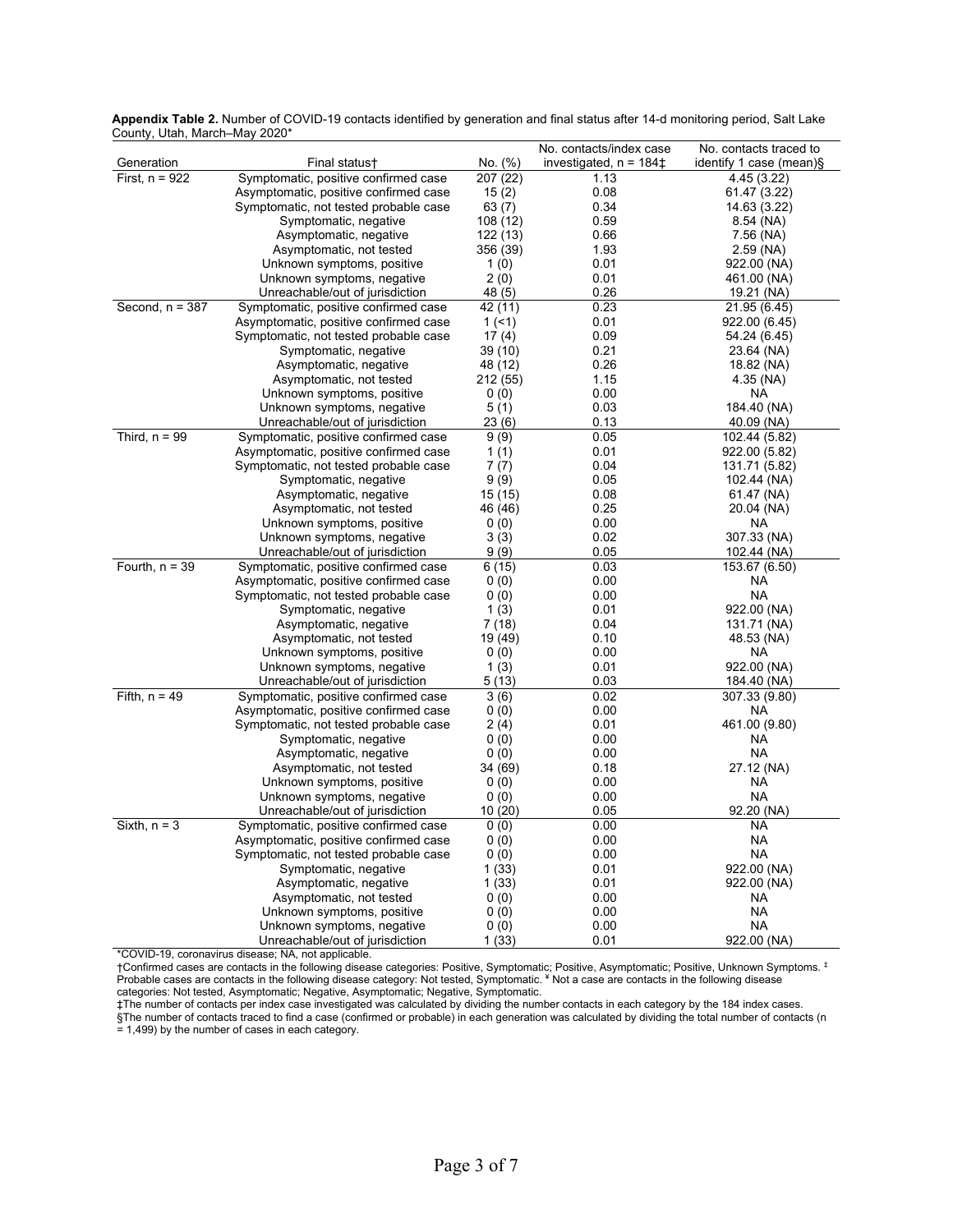|                       |                                                                 |                 | Appendix Table 3. Time effort required for COVID-19 contact tracing for each disease classification used for $\beta$ -PERT distribution |  |
|-----------------------|-----------------------------------------------------------------|-----------------|-----------------------------------------------------------------------------------------------------------------------------------------|--|
|                       | Monte Carlo simulation, Salt Lake County, Utah, March–May 2020* |                 |                                                                                                                                         |  |
| Final COVID-19 status | Average time, min                                               | Minimum–maximum |                                                                                                                                         |  |

| Monie Cano Simulation, Salt Lake County, Olan, March-May 2020 |                   |                 |  |  |
|---------------------------------------------------------------|-------------------|-----------------|--|--|
| Final COVID-19 status                                         | Average time, min | Minimum-maximum |  |  |
| Index case                                                    | 63                | $32 - 210$      |  |  |
| Not tested, asymptomatic                                      | 16                | $2 - 97$        |  |  |
| Positive, asymptomatic                                        | 71                | $34 - 90$       |  |  |
| Negative, asymptomatic                                        | 20                | $10 - 40$       |  |  |
| Not tested, symptomatic                                       | 30                | $9 - 31$        |  |  |
| Positive, symptomatic                                         | 46.5              | $5 - 129$       |  |  |
| Negative, symptomatic                                         | 28                | $14.5 - 77$     |  |  |
| Notification                                                  | 15                | $3 - 180$       |  |  |
| Unknown/unreachable                                           | 6                 | $5 - 16$        |  |  |

**\***Time effort was derived from a Monte Carlo simulation with a β-PERT to estimate the total time spent investigating the entire study population (n = 169) and median number of minutes spent investigating each of the 8 disease statuses. The β-PERT distribution was developed in the context of Program Evaluation and Review Technique (PERT). Parameters for the simulation were taken from the minimum, mean, and maximum time

spent of each documented investigation of each disease status. COVID-19, coronavirus disease.

**Appendix Table 4.** Salary of health department staff involved in COVID-19 contact tracing, Salt Lake County, Utah, March–May 2020\*

| Staff classification | Average hourly wage | Range       |
|----------------------|---------------------|-------------|
| Office staff         | 17.05               | 13.64-20.46 |
| Office supervisors   | 23.24               | 18.59-27.89 |
| STD investigators    | 26.98               | 21.58-32.37 |
| <b>Nurses</b>        | 36.91               | 29.53-44.29 |
| Nurse supervisors    | 43.41               | 34.73-52.09 |
| Average              | 29.52               | 23.61-35.42 |

\*Values are reported in US dollars. COVID-19, coronavirus disease; STD, sexually transmitted disease.

| Appendix Table 5. Estimated cost of contact tracing for each disease classification, Salt Lake County, Utah, March-May 2020* |
|------------------------------------------------------------------------------------------------------------------------------|
|------------------------------------------------------------------------------------------------------------------------------|

| Final COVID-19 status    | Median cost | 95% CI        | <b>Total cost</b> |
|--------------------------|-------------|---------------|-------------------|
| Index case               | 33.67       | 32.34-35.22   | 6.541.53          |
| Not tested, asymptomatic | 10.94       | 10.29-11.47   | 8,184.48          |
| Positive, asymptomatic   | 29.02       | 15.99 - 50.60 | 453.99            |
| Negative, asymptomatic   | 9.29        | $9.07 - 9.50$ | 1.927.83          |
| Not tested, symptomatic  | 11.57       | 11.30-11.80   | 1.051.15          |
| Positive, symptomatic    | 22.55       | 21.54-23.28   | 6.153.25          |
| Negative, symptomatic    | 14.12       | 13.79 - 14.77 | 2.402.25          |
| Notification             | 15.18       | 14.37-16.19   | 2,179.26          |
| Unknown/unreachable      | 3.19        | $3.14 - 3.28$ | 340.61            |
|                          |             |               |                   |

\*Cost is calculated in US dollars. COVID-19, coronavirus disease.

|                 | Appendix Table 6. Estimated time in minutes of COVID-19 contact tracing for each disease classification, Salt Lake County, Utah, |  |
|-----------------|----------------------------------------------------------------------------------------------------------------------------------|--|
| March–May 2020* |                                                                                                                                  |  |

| Final COVID-19 Status    | Median time | 95% CI        | Total time |
|--------------------------|-------------|---------------|------------|
| Index case               | 79.23       | 76.56-81.40   | 14.845.61  |
| Not tested, asymptomatic | 25.28       | 23.90-26.59   | 18.310.64  |
| Positive, asymptomatic   | 68.85       | 67.83-69.83   | 1.148.39   |
| Negative, asymptomatic   | 21.50       | 21.05-22.08   | 4.166.88   |
| Not tested, symptomatic  | 27.33       | 27.04-27.70   | 2.404.63   |
| Positive, symptomatic    | 52.66       | 50.79 - 55.05 | 14.168.9   |
| Negative, symptomatic    | 33.20       | 32.40-34.21   | 5.230.33   |
| Notification             | 34.47       | 32.45-37.78   | 5.048      |
| Unknown/unreachable      | 7.20        | $7.20 - 7.35$ | 786.89     |
|                          |             |               |            |

\*COVID-19, coronavirus disease.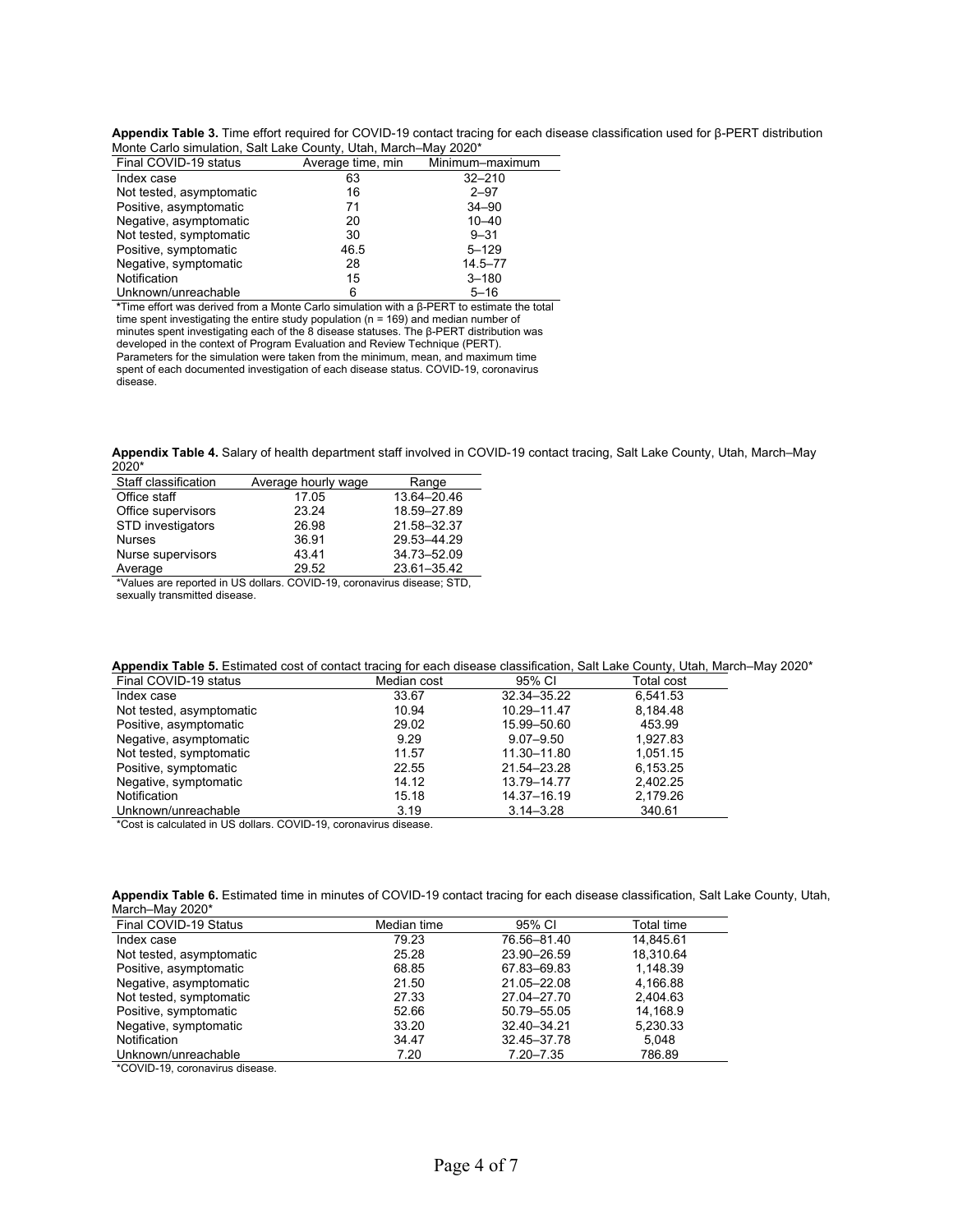|                              |                  |                       |                         | Last date of         | Monitoring start     |
|------------------------------|------------------|-----------------------|-------------------------|----------------------|----------------------|
|                              | Symptom onset    | Testing and initial   | Symptom onset and       | exposure and         | date and initial     |
| Cases and contacts           | and testing      | contact               | <b>LHD</b> interview    | initial contact      | contact              |
| Index case                   | $4(1.75 - 6.25)$ | $-2(-4-2)$            | $-7$ ( $-10- -4$ )      | <b>NA</b>            | $0(-3-0)$            |
| First generation, all        | $4(2-8)$         | $0(-2-2)$             | $-4$ ( $-7.25 - -1$ )   | $-4$ ( $-7$ $-0$ )   | $0(-5-0)$            |
| Household                    | $4(2-8)$         | $0(-2-1)$             | $-4$ ( $-7$ – $-1$ )    | $-1$ (-5-0)          | $0(-4-0)$            |
| Nonhousehold                 | $3(1-7)$         | $-1$ ( $-2-1.25$ )    | $-3(-8-1)$              | $-6(-9-1)$           | $-1.5(-6-0)$         |
| Second generation, all       | $3(2-6)$         | $-1$ ( $-2$ $-4.50$ ) | $-4(-8 - -2)$           | $-4$ ( $-7$ – $-2$ ) | $-2(-5-0)$           |
| Household                    | $3(2-6)$         | $-1.5(-2.25-1)$       | $-3(-6-2)$              | $-2(-4-0)$           | $-2(-3-0)$           |
| Nonhousehold                 | $3(2-6)$         | $-2(-2-0)$            | $-6$ ( $-8.50 - -3$ )   | $-6.5(-9-1)$         | $-4$ ( $-8$ $-1$ )   |
| Third generation, all        | $3(1-4)$         | $-1$ (-2–0)           | $-3$ ( $-4$ – $-0.50$ ) | $-6(-8 - -1)$        | $-3(-7-0)$           |
| Household                    | $3(1-5)$         | $-2(-4-1)$            | $-1$ ( $-3$ –0)         | $-3(-9-0)$           | $-3(-6.5-0)$         |
| Nonhousehold                 | $2.5(1-4)$       | $0(-0.5-4)$           | $-4$ ( $-5-2.75$ )      | $-5(-8 - -3)$        | $-3$ ( $-6.5-0.25$ ) |
| Fourth-sixth generation, all | $0(0-1)$         | $2(0-6.25)$           | $1(-1.25 - 6.25)$       | $-6$ ( $-10 -3$ )    | $-3(-6-1)$           |
| Household                    | $1(0-1)$         | $2(0-6.25)$           | $2(-0.50 - 7.50)$       | $-3(-3 - -1)$        | $-1(-3 - -1)$        |
| Nonhousehold                 | $1(1-1)$         | $-1(-1.5-0.5)$        | $-2(-2 - 2)$            | $-10(-10 - -6)$      | $-6$ ( $-9$ $-5$ )   |

\*Results are median (interquartile range). COVID-19, coronavirus disease; LHD, local health department; NA, not applicable.



**Appendix Figure 1.** Transmission chain of 1 COVID-19 index case and first- through sixth-generation contacts identified during contact tracing, Salt Lake County, Utah, United States, March–May 2020. Nodes represent a contact; numbers within nodes denote the generation to which the contact belongs. Elongated nodes represent continued contact tracing and are not indicative of generation. During the evaluation period, Salt Lake County traced all contacts linked to laboratory-confirmed cases (red and purple nodes) and probable cases (symptomatic but not tested). Laboratory-confirmed and probable cases might not have contacts. Visualization created using MicrobeTrace (https://microbetrace.cdc.gov/MicrobeTrace).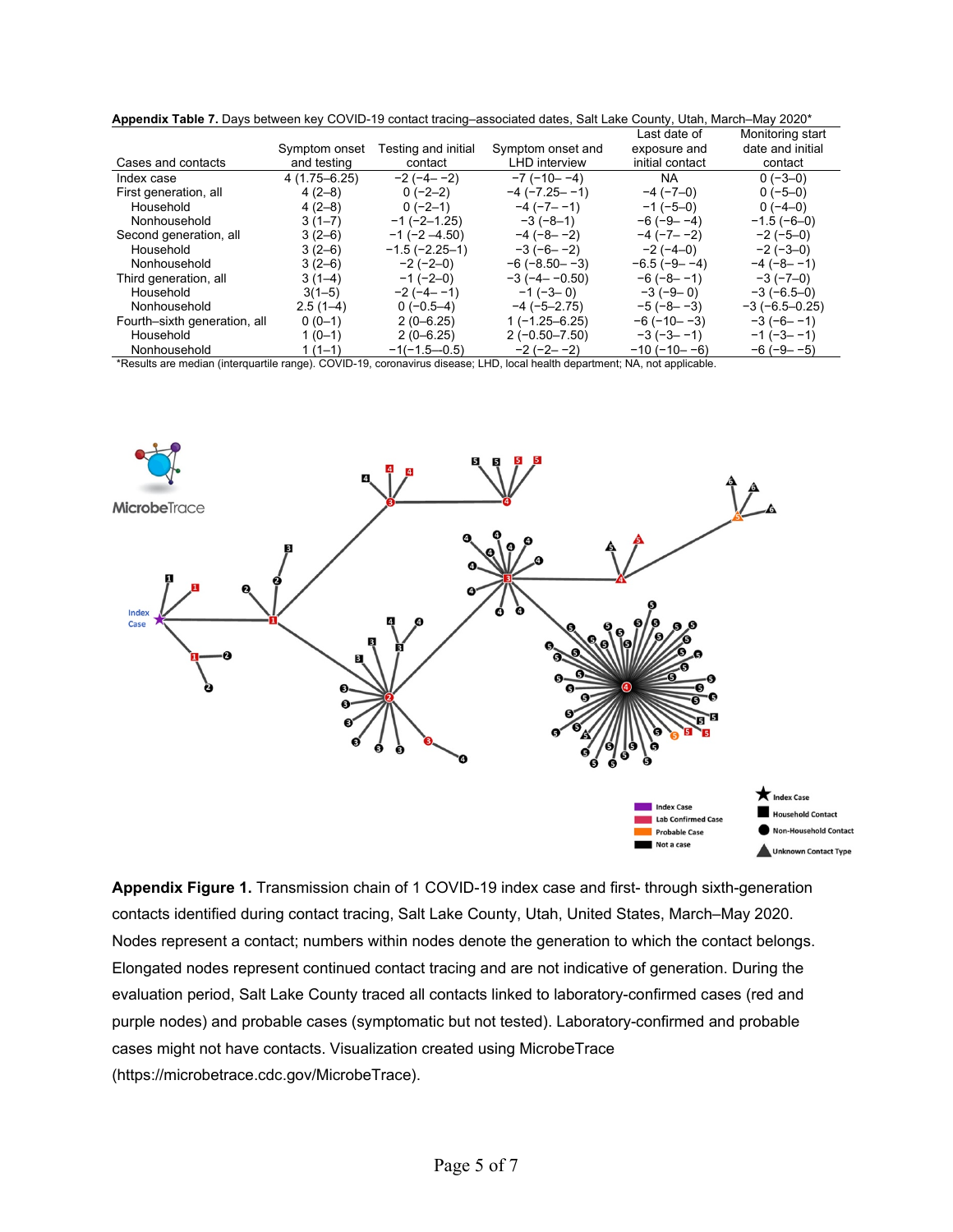

**Appendix Figure 2.** Estimated time needed to trace each of 8 disease classifications during COVID-19 contact tracing, Salt Lake County, Utah, United States, March–May 2020 obtained using 10,000 iterations of a Monte Carlo simulation from a Beta-PERT distribution. A) Index case; B) asymptomatic not tested cases; C) asymptomatic positive cases; D) asymptomatic negative cases; E) symptomatic not tested cases; F) symptomatic positive cases; G) symptomatic negative cases; and H) alert notifications for community venues visited by the index case. COVID-19, coronavirus disease.